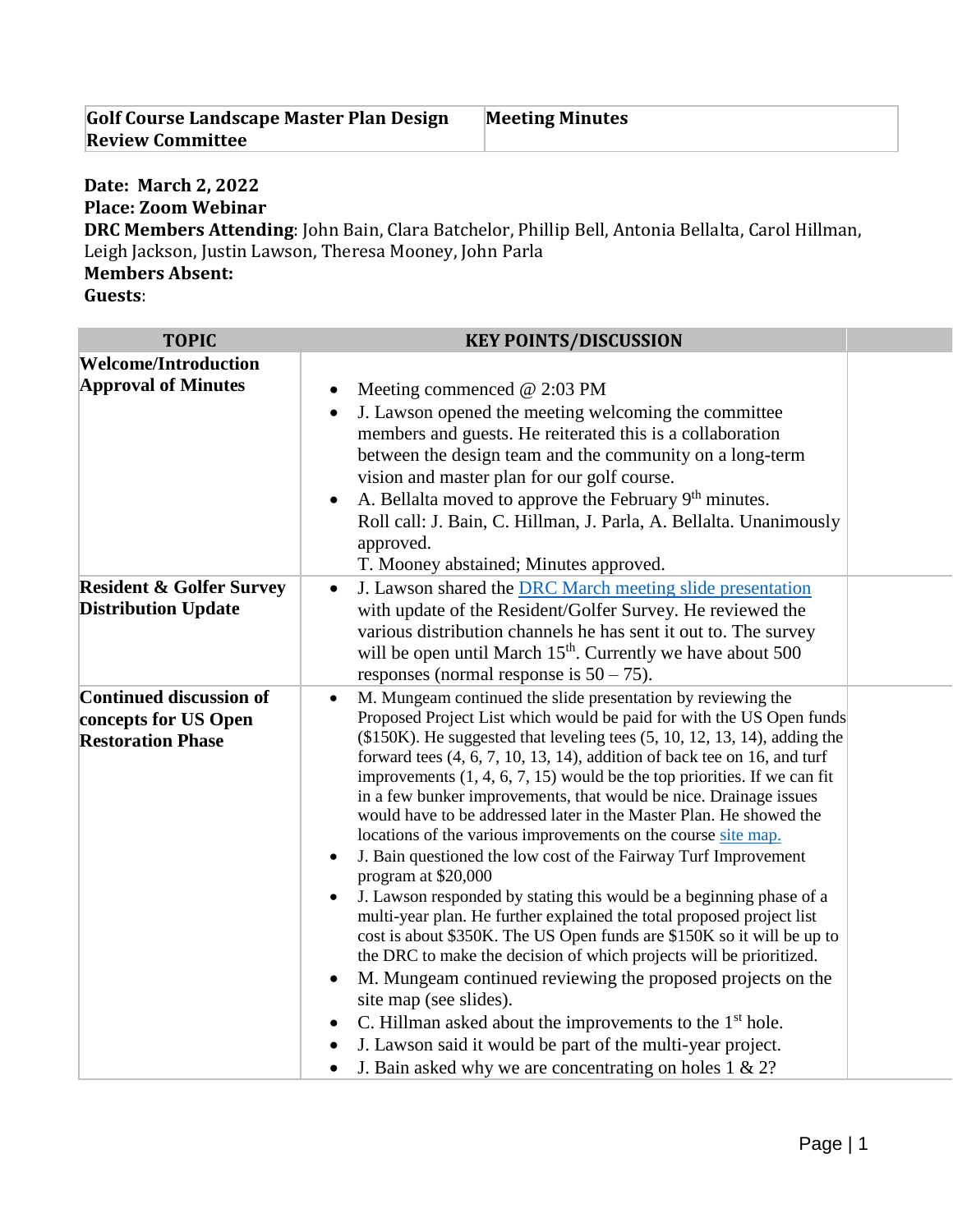|                                                                                 | J. Lawson responded we have addressed these holes with seeding<br>$\bullet$<br>etc., but further improvements would require a permit. We are<br>limited in our short window to go through permitting process.<br>M. Mungeam added these improvements will be part of the<br>$\bullet$<br>Primary Master Plan.<br>A. Bellalta also mentioned the beautification planting along<br>$\bullet$<br>Hammond Street.<br>J. Lawson asked the committee for input regarding the priority<br>list.<br>J. Parla said he would like to see lights on the driving range as<br>part of the project list. J. Bain agreed.<br>J. Lawson responded it would be a great revenue opportunity.<br>J. Parla mentioned the skating rink, Larz Anderson, DPW, the<br>$\bullet$<br>parking lot are all lit so we would not be adding to light<br>pollution.<br>Bellalta added we need to be aware what those lights would look<br>$\bullet$<br>like from the neighbors' perspective.<br>C. Hillman believes the lights will be a major issue and we<br>٠<br>should not derail from the objective of this process -<br>improvement of the golf course.<br>T. Gerrish mentioned shoulder-season use of lighting and talked<br>about LED/low voltage lights along with angle of lights may be<br>solutions.                          |  |
|---------------------------------------------------------------------------------|-----------------------------------------------------------------------------------------------------------------------------------------------------------------------------------------------------------------------------------------------------------------------------------------------------------------------------------------------------------------------------------------------------------------------------------------------------------------------------------------------------------------------------------------------------------------------------------------------------------------------------------------------------------------------------------------------------------------------------------------------------------------------------------------------------------------------------------------------------------------------------------------------------------------------------------------------------------------------------------------------------------------------------------------------------------------------------------------------------------------------------------------------------------------------------------------------------------------------------------------------------------------------------------------------------------|--|
| <b>Other Recreational</b><br><b>Activities and Concept</b><br><b>Discussion</b> | M. Mungeam spoke about trying to get more people to the<br>٠<br>course with other recreational activities and the importance of<br>public golf courses. Topics he covered included (see slides):<br>Municipal Golf Course as a Community Destination<br><b>Municipal Course History</b><br>St. Andrews was the first public course in early 1500s<br>Franklin Park was the second in the US in 1896<br>Brookline was a WPS project in the 1930s<br><b>Municipal Course Restoration</b><br>Incorporate more non-golf activities into facility<br>Committee comments/inputs:<br>C. Hillman suggested a pickle ball court and asked about the<br>existing bocce ball court.<br>J. Lawson responded we could move the bocce ball court and<br>٠<br>replace it with food and beverage site – perhaps a pavilion.<br>J. Bain suggested adding tennis courts and pickle ball.<br>J. Parla regarding the trails, you could create a safe lit walk/hike<br>from the parking lot through Dane park, etc. Walking through<br>Putterham Woods is fantastic.<br>L. Jackson brought up platform tennis is a growing sport and<br>another idea for this committee.<br>A. Bellalta said we could add winter sports to the list along with<br>$\bullet$<br>leasing of equipment. She expressed her support for these ideas |  |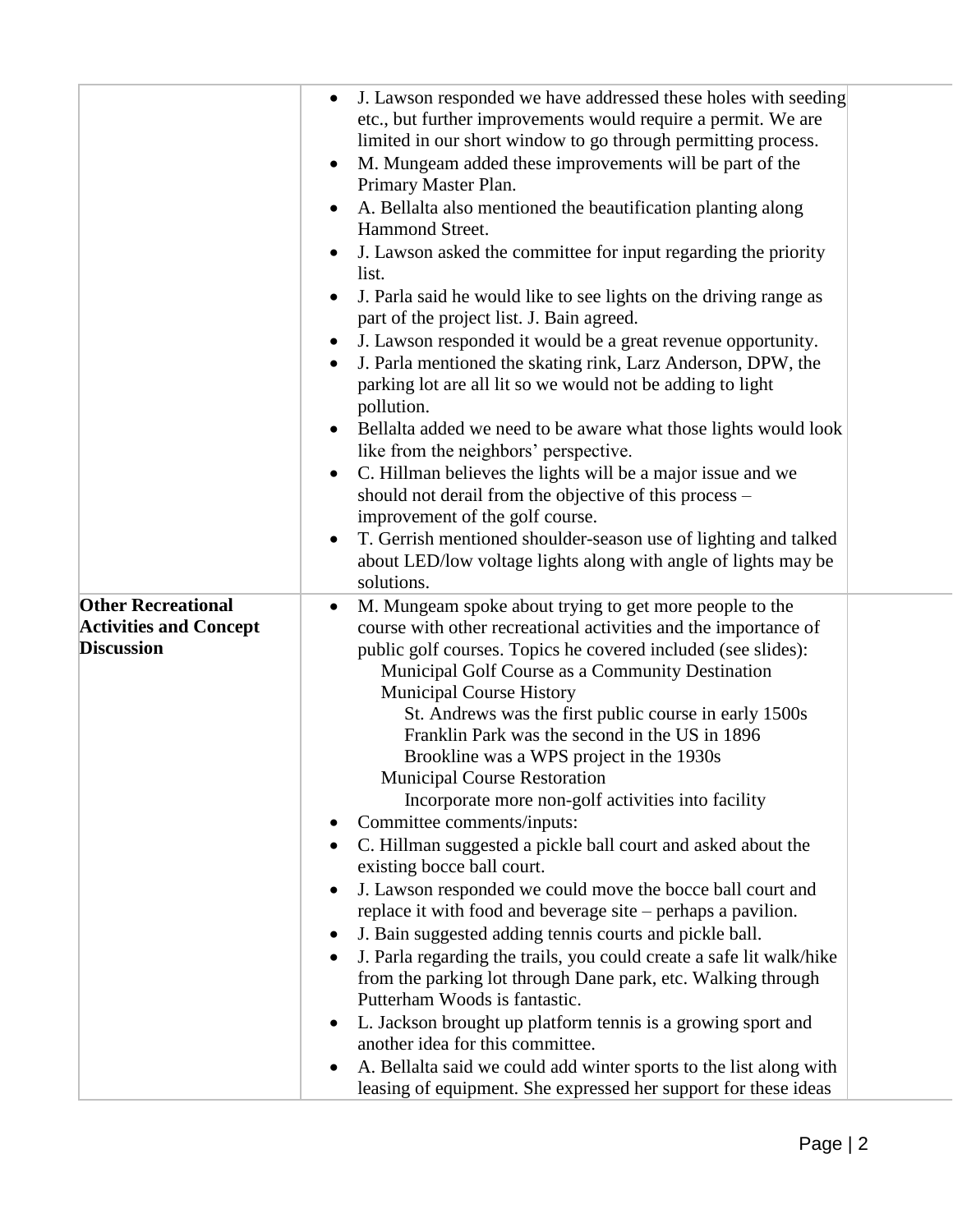|                                                            | including a dog park. We have 2 pavilions. Do they need to be<br>moved versus adding another one?<br>M. Mungeam was thinking about another pavilion near the $12th$<br>$\bullet$<br>green near the bocce ball court.<br>J. Lawson said this would be a food and beverage pavilion, event<br>space, educational space.<br>L. Jackson there is a huge opportunity for an event, educational,<br>and/or a premier event space.<br>A. Bellalta being closed on a Monday isn't a family day. She<br>envisions picnics, environmental education of Dane<br>Park/Putterham wood, a family ecological day, summer<br>programs.<br>J. Bain mentioned winter activities in the clubhouse.<br>T. Mooney supports opportunities for kids and making the<br>$\bullet$            |
|------------------------------------------------------------|---------------------------------------------------------------------------------------------------------------------------------------------------------------------------------------------------------------------------------------------------------------------------------------------------------------------------------------------------------------------------------------------------------------------------------------------------------------------------------------------------------------------------------------------------------------------------------------------------------------------------------------------------------------------------------------------------------------------------------------------------------------------|
|                                                            | course more accessible for women.                                                                                                                                                                                                                                                                                                                                                                                                                                                                                                                                                                                                                                                                                                                                   |
| <b>Committee Member Input</b><br>for Landscape Master Plan | J. Lawson urged the committee to engage with the architects.<br>$\bullet$<br>J. Parla added driving range with lights could be a dog park and,<br>$\bullet$<br>perhaps, a skating rink. A more robust practice facility will grow<br>sport for women and children.<br>A. Bellalta brought up donation opportunities. If we are going to<br>make this an environmentally prime place, we need to be careful<br>as we take down trees, we add them back.                                                                                                                                                                                                                                                                                                              |
| <b>General Manager Vision</b><br>for the Golf Course       | J. Lawson shared his vision of the golf course beginning with his<br>$\bullet$<br>Vision Statement.<br>"My vision for the Brookline Golf Course is to continuously improve a<br>community recreation asset that focuses on creating a memorable,<br>enjoyable golf experience for all community groups, protecting and<br>enhancing the open space for future generations, while being respectful and<br>responsible in all processes."<br>His priorities include (see slides):<br>Be inclusive<br>Playing experience<br>Honor the past<br>Versatility<br>Re-orient the golf course, routing<br>Our future<br>J. Bain let everyone know that J. Lawson is also a great pro-<br>٠<br>golfer, and we need to publicize this! M. Murphy is an amazing<br>turf manager! |
| <b>Public Comment</b>                                      | A. Mattison is concerned about Brookline's open spaces. She<br>hopes that protecting the environment is not an afterthought. The<br>more we can increase the environmental integrity of the course.<br>She then asked if leaf blowers are used at the golf course<br>J. Lawson responded that we want to ensure the golf space is<br>here for generations to come. We will be looking at the<br>challenges in providing a neighborhood-oriented golf course<br>combining regional environmental solutions that address all our<br>goals.                                                                                                                                                                                                                            |